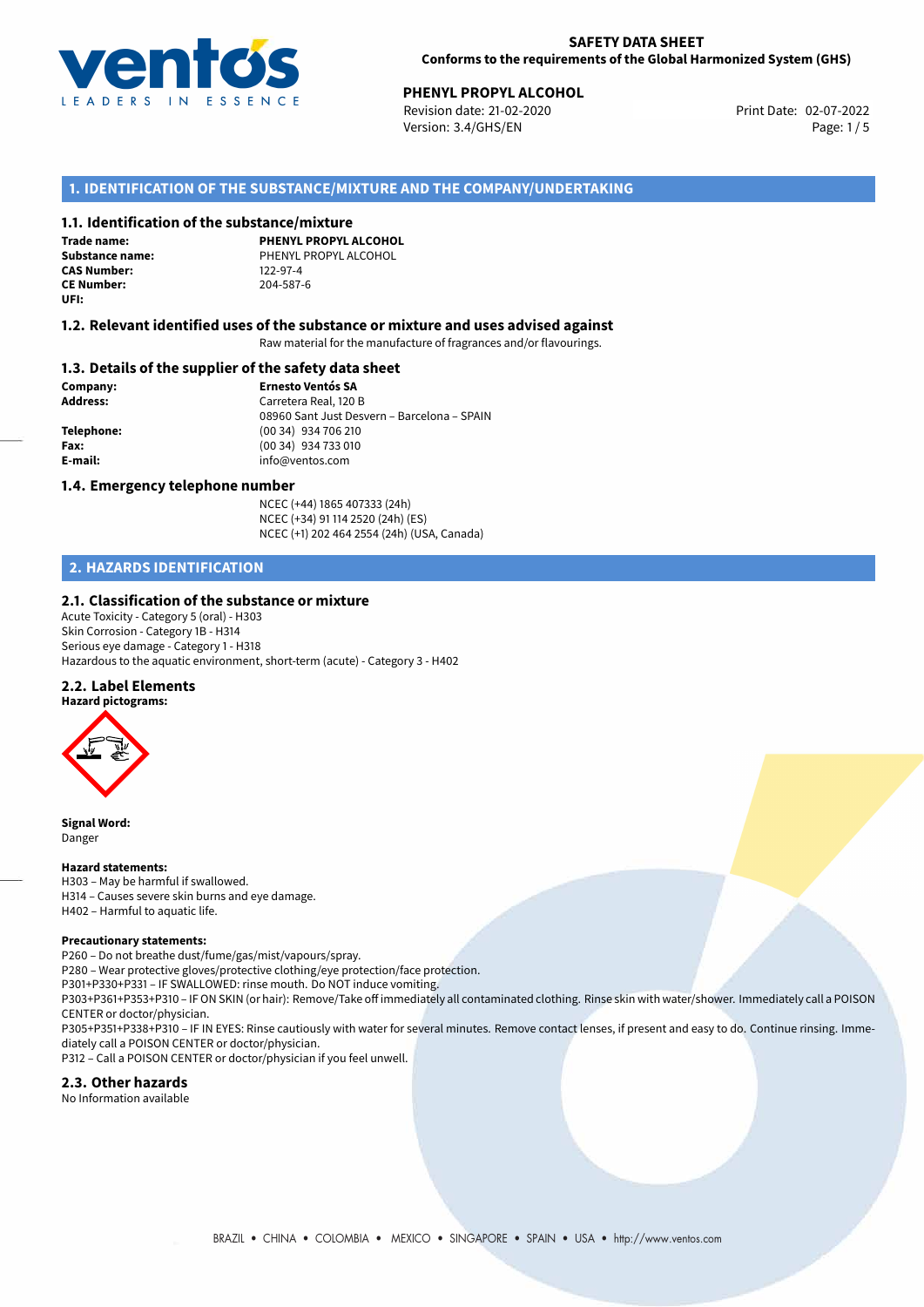

**PHENYL PROPYL ALCOHOL**<br>
Revision date: 21-02-2020 **Print Date: 02-07-2022** Version: 3.4/GHS/EN Page: 2 / 5

# **3. COMPOSITION/INFORMATION ON INGREDIENTS**

#### **3.1. Substances**

| Chemical name: | PHENYL PROPYL ALCOHOL |
|----------------|-----------------------|
| CAS number:    | 122-97-4              |
| EC number:     | 204-587-6             |

#### **Hazardous constituents:**

|                            |           | <b>EC No</b>          |                                                                                                                                                                                                                                                           |
|----------------------------|-----------|-----------------------|-----------------------------------------------------------------------------------------------------------------------------------------------------------------------------------------------------------------------------------------------------------|
| PHENYL PROPYL ALCOHOL<br>. | $\geq$ 50 | 122-97-4<br>204-587-6 | Acute Toxicity - Category 5 (oral) - H303<br>Acute Toxicity - Category 5 (dermal) - H313<br>Skin Corrosion - Category 1B - H314<br>Serious eye damage - Category 1 - H318<br>Hazardous to the aquatic environment, short-term (acute) - Category 3 - H402 |

[See the full text of the hazard statements in section 16.](#page-4-0)

#### **3.2. Mixtures**

Not applicable.

# **4. FIRST-AID MEASURES**

### **4.1. Description of necessary first aid measures**

| Ingestion:    | Rinse mouth with water.<br>Obtain medical advice.<br>Keep at rest. Do not induce vomiting.                                                           |
|---------------|------------------------------------------------------------------------------------------------------------------------------------------------------|
|               |                                                                                                                                                      |
| Eye contact:  | In case of contact with eyes, rinse immediately with plenty of water for at least 15 minutes and seek medical advice.                                |
| Inhalation:   | Remove person to fresh air and keep at rest.<br>Seek immediate medical advice.                                                                       |
| Skin contact: | Take off immediately all contaminated clothing.<br>Thoroughly wash affected skin with soap and water.<br>Seek medical attention if symptoms persist. |

# **4.2. Most important symptoms and effects, both acute and delayed**

No information available.

#### **4.3. Indication of any immediate medical attention and special treatment needed** No information available.

**5. FIRE-FIGHTING MEASURES**

# **5.1. Extinguishing Media**

Water spray, carbon dioxide, dry chemical powder or appropriate foam. For safety reasons do not use full water jet.

#### **5.2. Special hazards arising from the substance or mixture**

Known or Anticipated Hazardous Products of Combustion: Emits toxic fumes under fire conditions.

#### **5.3. Advice for firefighters**

High temperatures can lead to high pressures inside closed containers. Avoid inhalation of vapors that are created. Use appropriate respiratory protection. Do not allow spillage of fire to be poured into drains or watercourses. Wear self-contained breathing apparatus and protective clothing.

# **6. ACCIDENTAL RELEASE MEASURES**

### **6.1. Personal precautions, protective equipment and emergency procedures**

Evacuate surronding areas. Ensure adequate ventilation. Keep unnecessary and unprotected personnel from entering. Do not breathe vapor/spray. Avoid contact with skin and eyes. Information regarding personal protective measures: see section 8.

#### **6.2. Environmental precautions**

To avoid possible contamination of the environment, do not discharge into any drains, surface waters or groundwaters.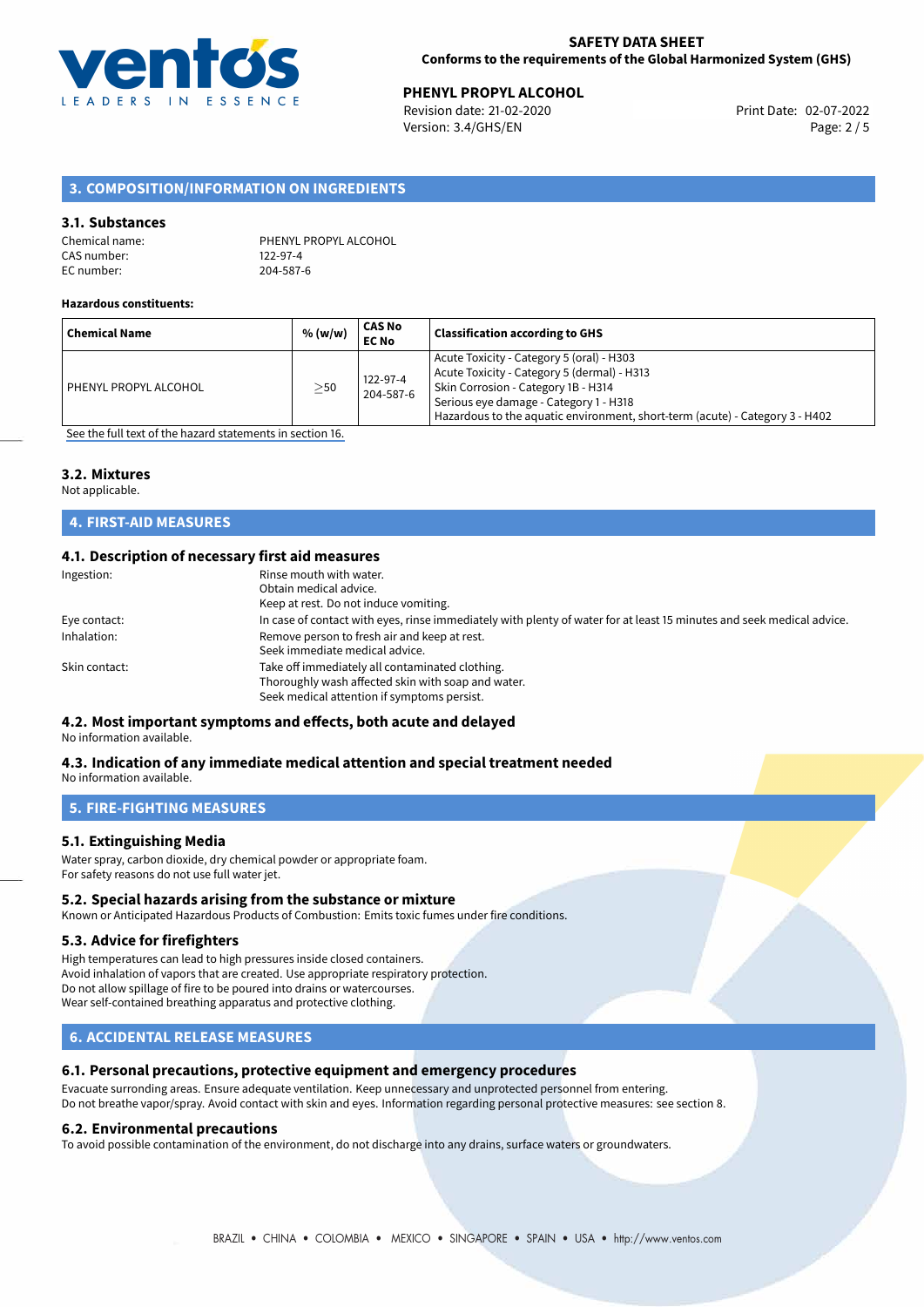

**PHENYL PROPYL ALCOHOL**<br>
Revision date: 21-02-2020 **Print Date: 02-07-2022** Version: 3.4/GHS/EN Page: 3 / 5

# **6.3. Methods and materials for containment and cleaning up**

Cover with an inert, inorganic, non-combustible absorbent material (e.g. dry-lime, sand, soda ash). Place in covered containers using non-sparking tools and transport outdoors. Avoid open flames or sources of ignition (e.g. pilot lights on gas hot water heater). Ventilate area and wash spill site after material pickup is complete.

#### **6.4. Reference to other sections**

Information regarding exposure controls, personal protection and disposal considerations can be found in sections 8 and 13.

#### **7. HANDLING AND STORAGE**

#### **7.1. Precautions for safe handling**

Do not store or handle this material near food or drinking water. Do not smoke. Avoid contact with the eyes, skin and clothing. Wear protective clothing and use glasses. Observe the rules of safety and hygiene at work. Keep in the original container or an alternative made from a compatible material.

### **7.2. Conditions for safe storage, including any incompatibilities**

Store in tightly closed and preferably full containers in a cool, dry and ventilated area, protected from light. Keep away from sources of ignition (e.g. hot surfaces, sparks, flame and static discharges). Keep away from incompatible materials (see section 10).

#### **7.3. Specific end use(s)**

No information available.

### **8. EXPOSURE CONTROLS AND PERSONAL PROTECTION**

#### **8.1. Control parameters**

Components with occupational exposure limits: None known.

#### **8.2. Exposure controls**

Measures should be taken to prevent materials from being splashed into the body. Provide adequate ventilation, according to the conditions of use. Use a mechanical exhaust if required.

#### **8.3. Individual protection measures, such as personal protective equipment**

| Eye/Face protection:             | Chemical safety goggles are recommended. Wash contaminated goggles before reuse.                                                            |  |  |
|----------------------------------|---------------------------------------------------------------------------------------------------------------------------------------------|--|--|
| Hand Protection:                 | Chemical-resistant gloves are recommended. Wash contaminated gloves before reuse.                                                           |  |  |
| Body protection:                 | Personal protective equipment for the body should be selected based on the task being performed and the risks<br>involved.                  |  |  |
| Respiratory Protection:          | In case of insufficient ventilation, use suitable respiratory equipment.                                                                    |  |  |
| Environmental exposure controls: | Emissions from ventilation or process equipment should be checked to ensure they comply with environmental<br>protection legislation.       |  |  |
|                                  | In some cases, filters or engineering modifications to the process equipment will be necessary to reduce emissions to<br>acceptable levels. |  |  |

#### **9. PHYSICAL AND CHEMICAL PROPERTIES**

### **9.1. Information on basic physical and chemical properties**

| Appearance:                         | Liguid          |
|-------------------------------------|-----------------|
| Colour:                             | Confo           |
| Odour:                              | Confo           |
| Odour theshold:                     | Not de          |
| pH:                                 | Not de          |
| Melting point/freezing point:       | $-18^{\circ}$ C |
| Boling point/boiling range (°C):    | 235             |
| Flash point:                        | $112^{\circ}$ C |
| Evaporation rate:                   | Not de          |
| Flammability:                       | Not de          |
| Lower flammability/Explosive limit: | Not de          |
| Upper flammability/Explosive limit: | Not de          |
| Vapour pressure:                    | ≤1 kPa          |
| Vapour Density:                     | Not de          |
| Density:                            | $0,999-$        |
| Relative density:                   | $0,999-$        |
| Water solubility:                   | <b>SOLUE</b>    |

Not determined Not determined Not determined Not determined Not determined Not determined < 1 kPa at 50°C (calculated) Not determined Density: 0,999*−*1,003 g/mL (20ºC) Relative density: 0,999*−*1,003 (20ºC) SOLUBILITY IN WATER: 10,3 g/L

Conforms to standard Conforms to standard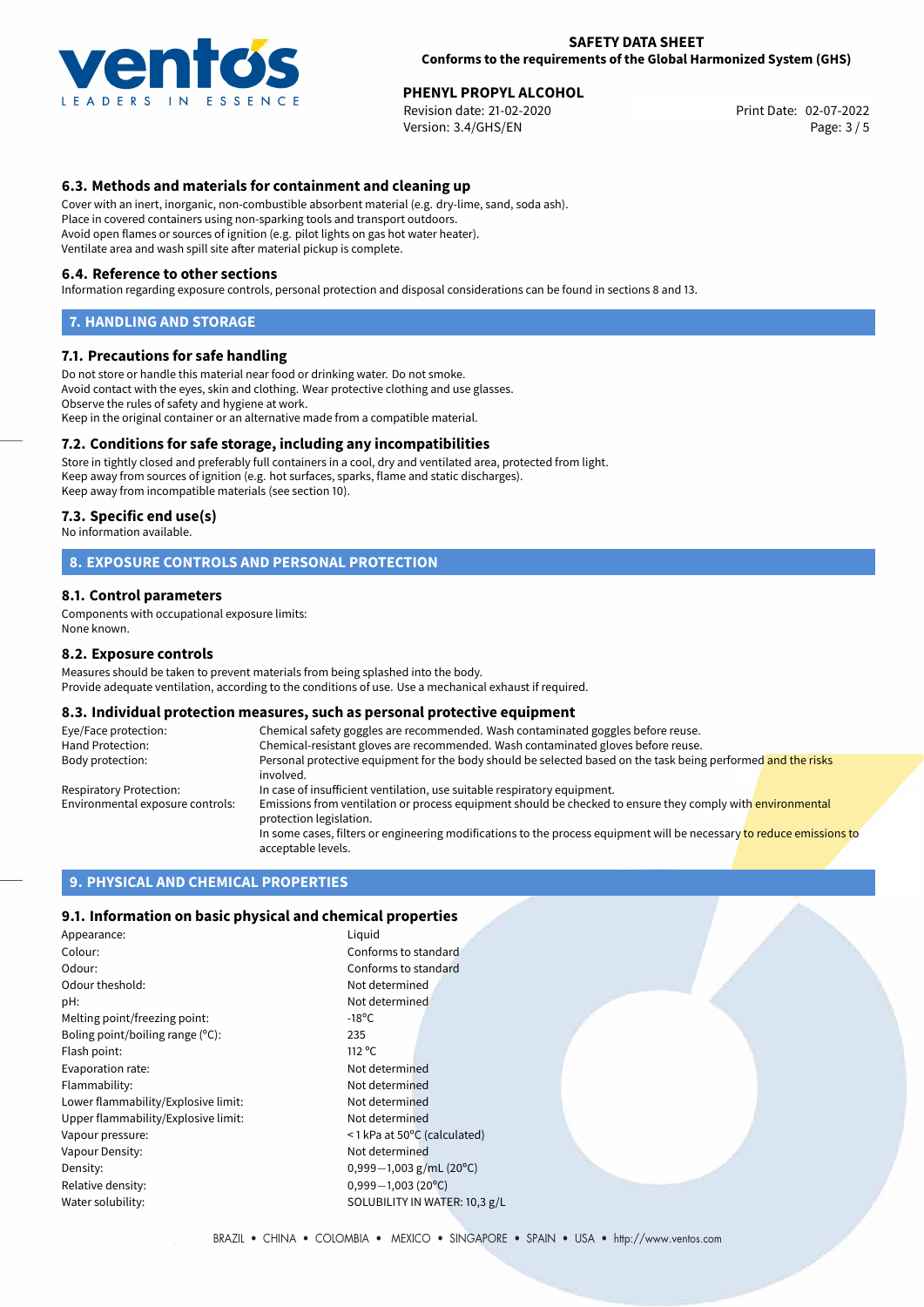

# **PHENYL PROPYL ALCOHOL**<br> **Devision date: 21-02-2020**<br> **Print Date: 02-07-2022**

Revision date: 21-02-2020 Version: 3.4/GHS/EN Page: 4 / 5

Solubility in other solvents: SOLUBLE IN ETHANOL Partition coefficient n-octanol/water: log Pow 1,9 Auto-ignition temperature: aprox 430°C Decomposition temperature: Not determined Viscosity, dynamic: Not determined Viscosity, kinematic: Not determined Explosive properties: Not determined Oxidising properties: NONE EXPECTED

# **10. STABILITY AND REACTIVITY**

#### **10.1. Reactivity**

No hazardous reactions if stored and handled as prescribed/indicated.

#### **10.2. Chemical stability**

The product is stable if stored and handled as prescribed/indicated.

#### **10.3. Possibility of hazardous reactions**

No hazardous reactions if stored and handled as prescribed/indicated.

#### **10.4. Conditions to Avoid**

Conditions to Avoid: Excessive heat, flame or other ignition sources.

#### **10.5. Incompatible materials**

Avoid contact with strong acids and bases and oxidizing agents.

#### **10.6. Hazardous decomposition products**

During combustion may form carbon monoxide and unidentified organic compounds.

# **11. TOXICOLOGICAL INFORMATION**

| Acute toxicity                    | May be harmful if swallowed.                                              |  |
|-----------------------------------|---------------------------------------------------------------------------|--|
| <b>Skin corrosion/irritation</b>  | Causes severe skin burns and eye damage.                                  |  |
| Serious eye damage/irritation     | Based on the data available, the criteria for classification are not met. |  |
| Respiratory or skin sensitisation | Based on the data available, the criteria for classification are not met. |  |
| Germ cell mutagenicity            | Based on the data available, the criteria for classification are not met. |  |
| <b>Carcinogenicity</b>            | Based on the data available, the criteria for classification are not met. |  |
| Reproductive toxicity             | Based on the data available, the criteria for classification are not met. |  |
| <b>STOT-single exposure</b>       | Based on the data available, the criteria for classification are not met. |  |
| <b>STOT-repeated exposure</b>     | Based on the data available, the criteria for classification are not met. |  |
| <b>Aspiration hazard</b>          | Based on the data available, the criteria for classification are not met. |  |

# **12. ECOLOGICAL INFORMATION**

#### **12.1. Toxicity**

**Assessment:** Harmful to aquatic life. **Experimental/calculated data:** No information available.

**12.2. Degradability** No information available.

### **12.3. Bioaccumulative potential**

No information available.

#### **12.4. Soil mobility** No information available.

### **12.5. Other adverse effects**

See also sections 6, 7, 13 and 15 Do not allow to get into waste water or waterways.